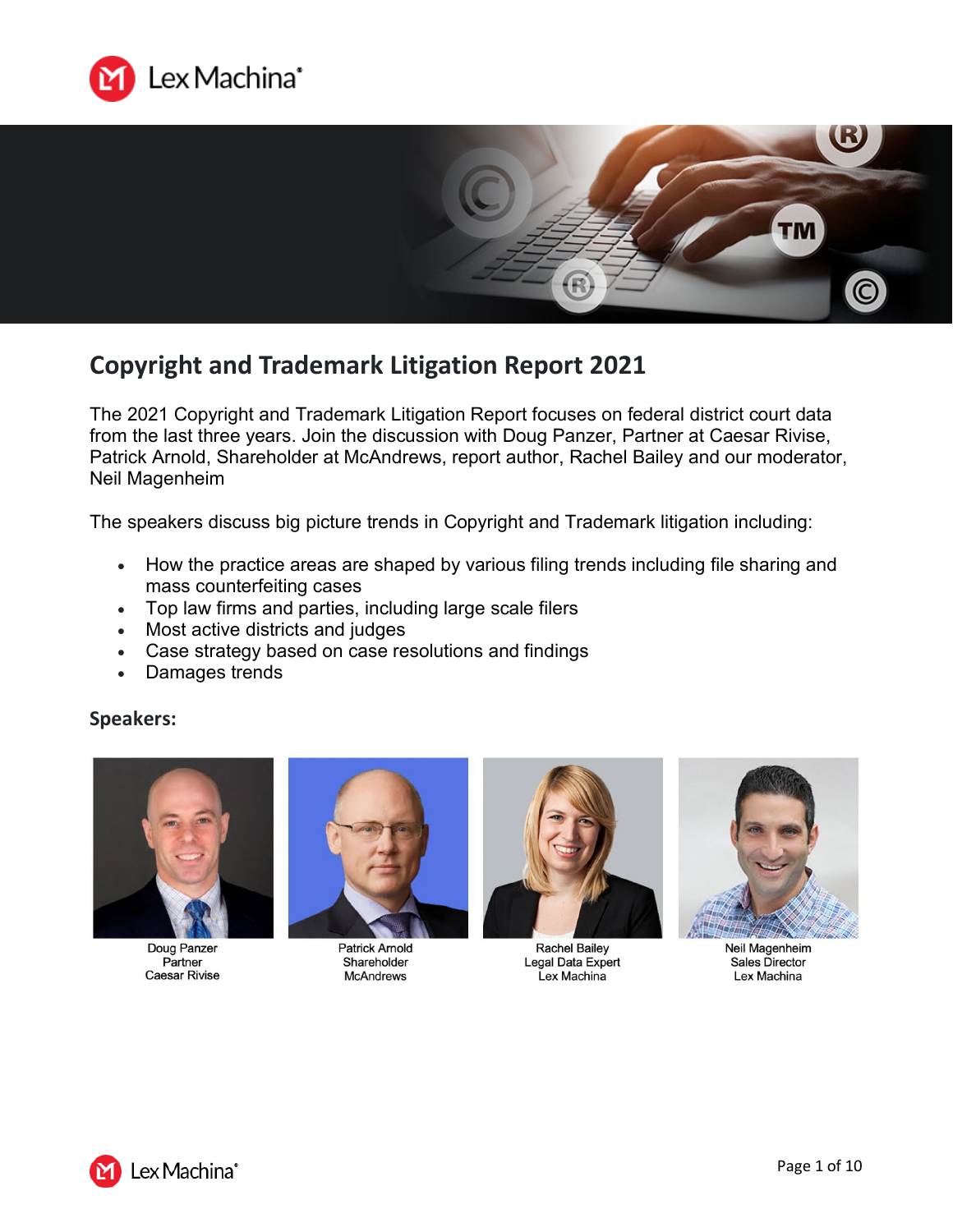# Neil Magenheim [\(00:00\)](https://www.rev.com/transcript-editor/Edit?token=L3gdc4O8xv0TaRvAqybefylx_vBBJ6B2F4MrFyVq353fcUCq5v-gyJ3BPcdyoRRaW37wEc5TJWNflayd1n_TZExmGNY&loadFrom=DocumentDeeplink&ts=0.48):

Hello, everyone. Welcome to the Lex Machina 2021 Copyright and Trademark Litigation Report webcast.

# Neil Magenheim [\(00:09\)](https://www.rev.com/transcript-editor/Edit?token=7AorpqJm04LYSWPu54_x919vTkZbacSn4TLaBkGRzkCaTJ_4LkX9P99lvQJcCwYHDT0ihZWlzCRCmS2TNNM9UzPuNMQ&loadFrom=DocumentDeeplink&ts=9.48):

Before we get started, two quick housekeeping items. One, this webcast is being recorded. And two, we will be taking questions if time permits via the question and answer feature in Zoom.

# Neil Magenheim [\(00:22\)](https://www.rev.com/transcript-editor/Edit?token=3BpvuYMreIIZ-M18PYSahim-gx15aCEeK4HZhe0fN2D9yGXDkrUvwJJGPOdlsDTZKuMs6DGE5Id-sfjxMV51SGHG8L0&loadFrom=DocumentDeeplink&ts=22.51):

So what is Lex Machina? Lex Machina is legal analytics. Our customers and clients use Lex Machina to help them win. Law firms use Lex Machina and our data to help them win business and help them optimize outcomes on behalf of their clients and their firms. Some of the most recognizable corporations in the world use Lex Machina to select, evaluate, and benchmark through outside counsel and to make more informed data-driven business strategy decisions. Both our corporate clients and our law firm clients use Lex Machina's data as foundational elements to blog posts and articles and assets they use to market themselves in a very similar capacity to what we'll be going through today.

# Neil Magenheim [\(01:11\)](https://www.rev.com/transcript-editor/Edit?token=uJoYfPrDLn_RQtIJyBjwUpVnvgGTboJ26oI0qJLvK40BC7HG9f58ck7gU2fqH915xEpfSRSeQQ48sEqQZp8dIDdaBGk&loadFrom=DocumentDeeplink&ts=71.25):

My name's Neil Magenheim. I'm the director of client relations here at Lex Machina, and I'm really excited to introduce to you our fantastic panel of speakers. First, I'm happy to introduce and welcome Doug Panzer to the panel. Doug is a partner at Caesar Rivise in the Philadelphia office. Doug focuses his practice on patent procurement, analysis, licensing, and enforcement in the electrical, computer, mechanical, and communication fields. He advises his clients on patent, copyright, trademark, and trade secret law as they apply to various technologies, including software, e-commerce development, electromagnetic devices, RFID, control systems, software, microprocessors, and medical devices. Doug, welcome, and thank you for your participation today.

Doug Panzer [\(02:05\)](https://www.rev.com/transcript-editor/Edit?token=v5ynou1OFFrcmGkv_LKGGBJglHKqhbv0Y56etDP7DnDLIkfpmpjI6C6EkQfkMfneoem1Z5hh7DPy1PzDgqmgtBdS_k8&loadFrom=DocumentDeeplink&ts=125.66):

Thank you.

### Neil Magenheim [\(02:06\)](https://www.rev.com/transcript-editor/Edit?token=nHz2S8vy2IhcefSOzLbDZKUQI3OjQOrvQdIpc_FDrEXmpE3d0a9pCwP-EnCuVsw9DwASPqEBoRa5G1-BM3OaPk_7mwc&loadFrom=DocumentDeeplink&ts=126.43):

Second panelist I'd love to introduce is Pat Arnold. Pat is a shareholder at McAndrews, Held & Malloy in Chicago. Pat has been practicing IP law at McAndrew since he graduated from law school. His practice has been concentrated in patent, trademark, and copyright litigation. He also assists his clients in prosecution, counseling, and licensing. Pat has been lead trial counsel on many lawsuits, has extensive experience with all pre-trial, trial, and post-trial activities in the federal courts. Pat, thank you again for your time and participation, and welcome to our panel.

Patrick Arnold [\(02:45\)](https://www.rev.com/transcript-editor/Edit?token=X3L6FArbkkv8pROTxsTZjP7dNd99TBcuVBouJZj1OtRJayOz4EFQgI2_zc2VqhKGl_JDUsflruuyYpcIQnZWAKYoQGk&loadFrom=DocumentDeeplink&ts=165.13):

Thank you.

### Neil Magenheim [\(02:47\)](https://www.rev.com/transcript-editor/Edit?token=Vem6PPk76Liu6D39KkBYnrE_QlJl9ZdGJc6iNHLzIP2R7x_rYaM4W4zfGr7yBIbyIHMzTv07qHsZhKEppxkYTT-7OPQ&loadFrom=DocumentDeeplink&ts=167.27):

I'm really happy to introduce my friend and colleague, Rachel Bailey, who is the author of this report that we're about to go through. Rachel is a data relations manager and legal data expert here at Lex Machina and she focuses on trademark, trade secret, and copyright law. Rachel has a dual role here at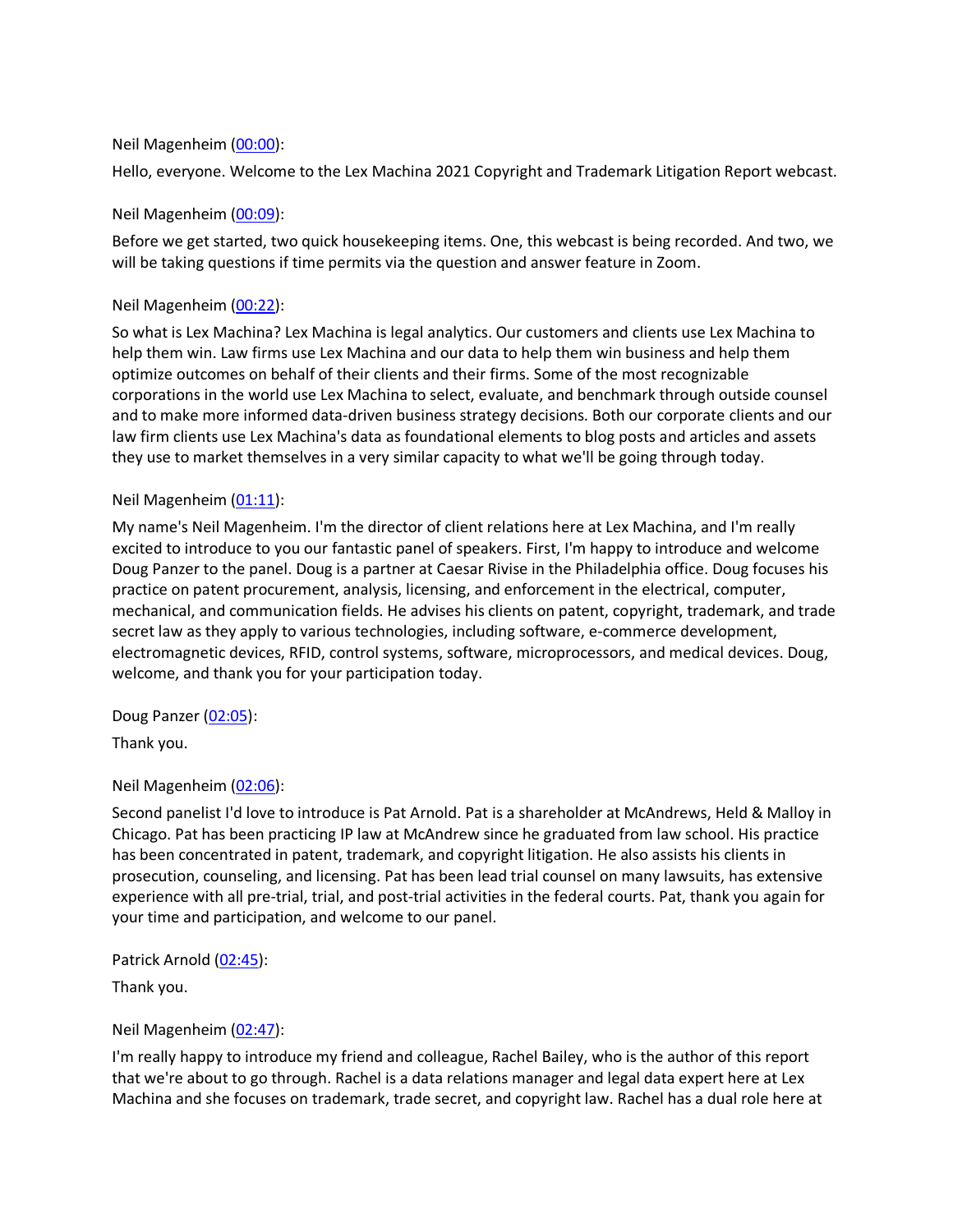Lex Machina. Rachel works on external communications concerning Lex Machina's software, including reports and press requests for data. As a legal data expert, she works on data integrity for our trademark, copyright, and trade secret modules. Rachel is currently based out of New Orleans after spending several years practicing trademark law in the Bay Area. Rachel, thank you. I'm going to hand it over to you.

### Rachel Bailey [\(03:30\)](https://www.rev.com/transcript-editor/Edit?token=P7RtHfSe-5fFETuCQDmW20bJtuUvwP1qKjs7BTG5bkX-PWOXUgyTDMI7qx7rNppyv9VrGoKf8Gbdr4bITNGTmwPhU-E&loadFrom=DocumentDeeplink&ts=210.84):

Thanks, Neil. Yeah, I'm excited. If you've been on our webcasts, I have been on quite a few of them at this point, but this is finally my practice area. So I'm excited to talk copyright and trademark. We've just had wonderful introductions, so I'm going to jump right in.

# Rachel Bailey [\(03:50\)](https://www.rev.com/transcript-editor/Edit?token=za4S_SfqVM9NCzHZcI3z1M3w8REVgRjq1Dle5c5N6qsXq0UdA91Cf9MRP2kc3UR7C0Zxou5eW6vMUwre3jm44lz6y3o&loadFrom=DocumentDeeplink&ts=230.81):

Right now, we're looking at copyright cases over the last decade, excluding file sharing cases. So I'll start out with big picture. Lex Machina includes in our copyright module any cases that include a claim for copyright infringement. Unfortunately, we're not talking about DMCA claims or anything like that, but just copyright infringement.

# Rachel Bailey [\(04:15\)](https://www.rev.com/transcript-editor/Edit?token=7N_rEWw9p0cqqM1A_yXuhFCquWkptccoP1xtDt_LEzVGKA2alW56F8-3RO7Tqt1KJaGlNLF4RxraPTEngw6gflaEqYw&loadFrom=DocumentDeeplink&ts=255.91):

Then we do separate out file sharing cases. We have a case tag for that. So you can look at those cases, or you can exclude them if they're not pertinent to you. These are the more normal cases. File sharing cases are by film companies suing John Does or IP addresses. It's a very specific thing. So this is more of what you think of as a copyright case. They increased over the last decade, except for the last year, down. Some of that's likely the pandemic and then certain filers.

### Rachel Bailey [\(04:52\)](https://www.rev.com/transcript-editor/Edit?token=LNSRmhZzjpUmto1AoBZdoEyXqkwGVKdm8fotFyB6CDZdokU8SGpS05-XtVVN7t0BBbPPGIo2wacPjupeZcm9yBgusXQ&loadFrom=DocumentDeeplink&ts=292.81):

Trademark cases. Additionally, it's pretty even over the decade, but it is down. 2020 was the lowest year for trademark cases. Our trademark module, I will say, it's called trademark, but it includes the Lanham Act claims. So trademark infringement or false designation of origin, as well as dilution, cybersquatting, and false advertising. So any of those Lanham Act claims gets you into the trademark module here.

### Rachel Bailey [\(05:24\)](https://www.rev.com/transcript-editor/Edit?token=689hHgvXoWHqqoeOoCjJ9lQ6-aPx_4VgPO8qmJO-s8SrJhaqo8gTbvEovA5QMx7BGQsWuXo4X0uPOYuvOQdBU76omX0&loadFrom=DocumentDeeplink&ts=324.26):

Just looking at these downturns, I want to ask Doug, could you discuss a little bit about how the pandemic has affected your practice?

### Doug Panzer [\(05:32\)](https://www.rev.com/transcript-editor/Edit?token=noevmCDBYlE2PlAVT3P4xP-SV1RPSLkMBrwGQTxEj04xBsZpOE8aGuuqQW_9gkhOLAwxyjhIK9eIA94FVdtxL9fHrs0&loadFrom=DocumentDeeplink&ts=332.8):

Sure. It's been a two-sided coin. On the one hand, we've been incredibly busy. I hear that most lawyers have been incredibly busy through the pandemic. I think some of that is the inability of people to go out and be maybe in sales meetings or other in-person meetings. They finally had time to call us and talk about the legal problems that need to be taken care of.

### Doug Panzer [\(05:59\)](https://www.rev.com/transcript-editor/Edit?token=QDS-4fDdLDJkWqUN5f0-ogeOmjfxYKJE1jjuFX-7-ERjUWvPPZVygaFUqXuy5YA_MZtySn5V_To_zN9R5wceTOWGtzg&loadFrom=DocumentDeeplink&ts=359.25):

On the other hand, everything obviously slowed down a little bit. I think there's less commerce that could be leading to fewer situations where claims could arise. But I think there's also been some budgetary considerations that companies need to decide with the cashflow, whether the legal budget is an area where they want to spend their money. Maybe an opposition is a better route or maybe other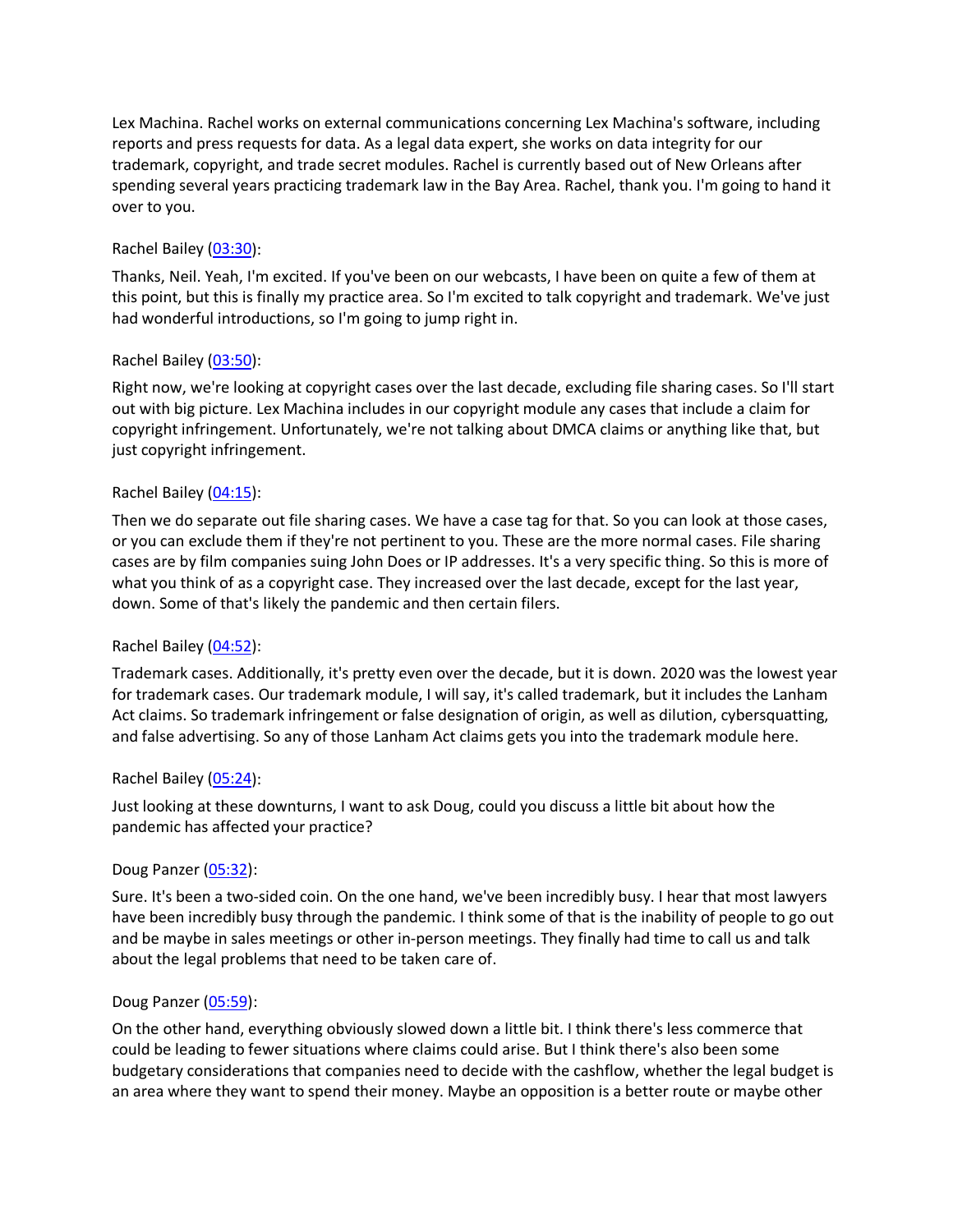areas of enforcement. Or it could just be that things don't percolate to the point of needing to file a federal lawsuit when your budget is down because of the limited cash flow.

Rachel Bailey [\(06:40\)](https://www.rev.com/transcript-editor/Edit?token=t7hOfZ7fj4BWE_rwOBqu90c-Gofd8MBidQWm1l6EV-i84B9cngy2z_apfttS8gFU6CgM-zvq_WrrbxXaulsi-jfcclo&loadFrom=DocumentDeeplink&ts=400.65):

For sure.

### Rachel Bailey [\(06:42\)](https://www.rev.com/transcript-editor/Edit?token=4LWqO1Fc54eYgoTuShDBdY4ujgFAl2pp1TkVe3qV_rgSLHnfqaKoe_0LXO26rtJby2eftt0S9tFvxD4-DfE1SaCCUws&loadFrom=DocumentDeeplink&ts=402.72):

Now, I'm going to show some really specific filing charts. Now, we're looking at mass counterfeiting cases. So again, we tag these specifically. They're a little bit different. Honestly, they're mostly filed by two law firms. These are cases where usually a big well-known brand ... I've seen, Chanel, Harley-Davidson, all the way to the people who own Baby Shark filing against counterfeiting for either URLs or usernames on websites. It's a very specific strategy. It's up right now.

### Rachel Bailey [\(07:26\)](https://www.rev.com/transcript-editor/Edit?token=wvPcexWHIlFdNIqaV3tetncGwZl-JzudVip8sey7X9hLeWGkp9RxAzjfWjv0BUzOG5_K7CXw1h-uSiNfD2GXoZBZKpM&loadFrom=DocumentDeeplink&ts=446.09):

One thing that's down is dilution claims. I find dilution fascinating because it requires fame, and what every judge says is famous seems to be a little bit different. I think we're seeing the effect of that on this chart. Dilution claims, between 2018 and 2019 were down even more, from 827 cases to 620.

### Rachel Bailey [\(07:48\)](https://www.rev.com/transcript-editor/Edit?token=T4CzGt8lG8mnGc3f8mH-Wh0ew222U94JZz1JQypA5AMPhTn9sUK3uuFgsBnkvVe3_TDXu4oY5Nm9YjsQdbip1-D5T7E&loadFrom=DocumentDeeplink&ts=468.82):

Lastly, cybersquatting is also down. I talked to the panelists on our prep call a lot about this as well. Some of it, I'm curious if they're still doing UDRPs, instead going to ICANN instead of-

### Rachel Bailey [\(08:03\)](https://www.rev.com/transcript-editor/Edit?token=L7ia9sRa4i2Hw_-j4LKP_sDG3JbG_gFCLZwZcgRZxljeoG7nsignMQs5Ih8OM4163lkd4SW__00xkrXf3q1OR-irkMo&loadFrom=DocumentDeeplink&ts=483.781):

Instead going to ICAM instead of filing in Federal Court, because we're looking at Federal Court cases with cybersquatting claims. So I want to turn to Pat and ask, what do you see with the data as far as dilution in cybersquatting versus your practice?

### Patrick Arnold [\(08:18\)](https://www.rev.com/transcript-editor/Edit?token=hgTVaCYP1F7AM94P3xQB5G4uZ5JMUlfeNM8M1c4KPKlj8GqR2dtSzi03z3zQPcyRsGZufKGjw2BEf7qq3tsQGiSXvzw&loadFrom=DocumentDeeplink&ts=498.37):

Well in my practice, first of all, with respect to dilution, I think this chart matches very well because it tends to be a claim that we might throw in if we can and frankly, if it's a case it's a claim you can throw in when your likelihood of confusion is perhaps a little iffy, and so you feel good about throwing it in. But what happens is when I'm black throwing it in I mean it as a complaint, but it's so difficult to prove fame it seems, niche fame or otherwise, and it's true what you said Rachel, it's hard to really tell what each court is going to do in that regard. And at least in my own practice, it tends to be if you have both claims because you thought you needed them, when you really get down to it, either towards trial or summary judgment whatever, you tend to or go the dilution claim, which I think then lends itself towards maybe not even bothering to bring it the next time. I kind of hear myself advising clients that as I speak to you about this.

### Patrick Arnold [\(09:21\)](https://www.rev.com/transcript-editor/Edit?token=YdsLrZinYvcBYty6x2kjIdJXxAegl5_JMIQySzkCOZo-76hzFdzPtcZrYAajomplaZJoNlj-HJ8XxGOMzH9_Qrw3MEw&loadFrom=DocumentDeeplink&ts=561.07):

With respect to cybersquatting, you mentioned UDRP, I think that that's a great way to go and why you see that kind of falling in Federal District Courts. Here's the way I see that. cybersquatting actually has, if you look at the statute, it has a part one of the factors that they consider is essentially is there a likelihood of confusion? I can't paraphrase it at the moment. But if you fall into that category, it's a great claim to bring in district court because the proof might actually end up being a little easier, bad faith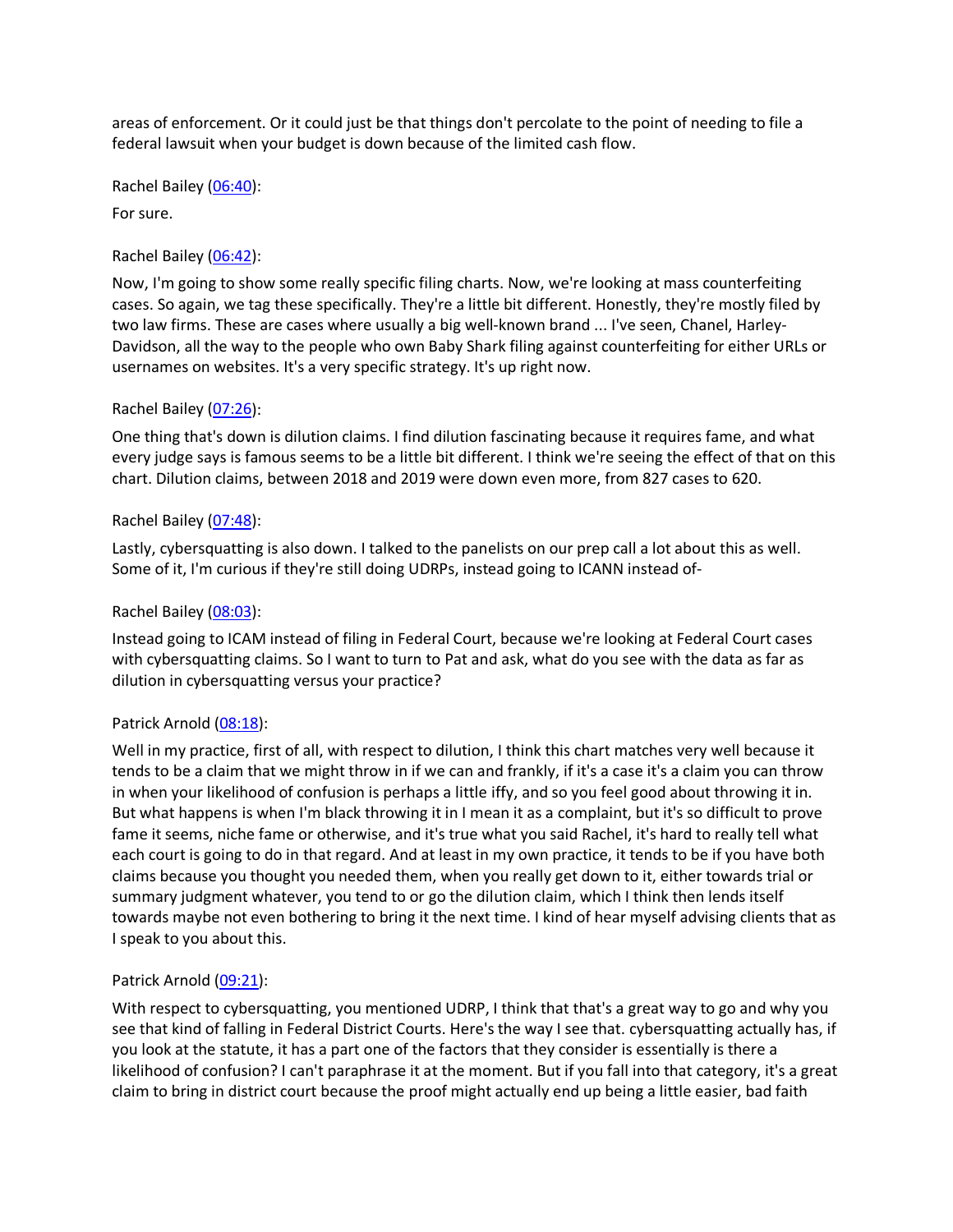there as well, but a little bit easier to prove. And you're really basically talking about, did somebody go out and take a domain name similar to yours and start a business on it?

# Patrick Arnold [\(10:14\)](https://www.rev.com/transcript-editor/Edit?token=FWkwHMi_-6FUixFu_JgJW5JQnHMIObgNx47GA5eU64AM3X00xsKhnsLL5440Saa6R8Lur3eGc0Wu5stnzOVc9K5jOr8&loadFrom=DocumentDeeplink&ts=614.37):

And if you have that, it's a great frame for the plaintiff to bring, but I think that's much less garden variety and why these are down in district court is because the garden variety one, at least from what I've seen over the years, is when the cyber squatter is, I'll joke, is somewhere in Russia, Poland, wherever, not in the US. You can't even figure out who they are. They're not a competitor. And the screen comes blank when you get on their domain name. Those, if you go through the UVRP, what I have found is, I'll almost say miraculously, but bad faith is an element, but it is so easy to prove and so cheap. And so I think that's why you see what you see. I think people realize that that avenue can be very effective, by that I mean CDRP claims are way, way cheaper. So fun cases. They just don't last long enough.

# Rachel Bailey [\(11:12\)](https://www.rev.com/transcript-editor/Edit?token=IArUpyABqmmiGpYEVt9w0bqCiw6YvCULRWj5KTvLfigfsa70BDZQ4zw3zaEaMxKBhc3q0oxN18XbAJpzAULbAnzBI7I&loadFrom=DocumentDeeplink&ts=672.39):

Yeah. It definitely makes sense. Yeah. I do want to address a question. It says, "Does the chart of trademark cases of the overall include the numbers from the next three charts?" And the answer is yes. However, you wouldn't want to add them up. You wouldn't add dilution and cybersquatting because they could overlap. So the overall trademark cases do include these. These three are a subset of our trademark cases overall.

# Rachel Bailey [\(11:42\)](https://www.rev.com/transcript-editor/Edit?token=GdWAz2a3cbrM5od610nx4U7AnQT7hNvXuyYfHWTB6baYTST6-ENtx23HhFOi0nLOMcL2SkqWqOCQHMPx7KczI47jx-Q&loadFrom=DocumentDeeplink&ts=702.77):

Now looking at the most active districts for copyright cases, southern district of New York is number one. And then, so we've got the each year for the past three years, and then the total, and that's what we're looking at for a lot of this report is the last three years, and then the percentage overall for those three years. So southern district of New York was the most, central district of California. And we think of copyright cases being on the coast and that definitely is the case.

### Rachel Bailey [\(12:11\)](https://www.rev.com/transcript-editor/Edit?token=yIGckbIaAROxM7ABGvGEGenMzitaoDViOuGVK1O57-hWQt2srbbxI_Kp1FPLgwvD5lnL19SeolpUEE3EcNViXUAp6g8&loadFrom=DocumentDeeplink&ts=731.87):

When you look at 2020, the central district of California is actually above the southern district of New York. And then looking similarly at judges, most of the judges that have a higher number of cases, only 1.8% of the overall, so we definitely don't have a Judge Albright the way we do in patent, but a lot of these judges are in the central district of California. And so what I find interesting is that there's no judge from the southern district of New York on here, which means that they're really spreading cases out in that district. And so strategizing, if you want to do a motion to transfer, or if you are trying to figure out how much experience a judge has with copyright cases, then this is interesting, particularly if you're in the southern district of New York. So I'll ask Doug, how do you use judge data in your practice?

### Doug Panzer [\(13:07\)](https://www.rev.com/transcript-editor/Edit?token=uIcH_-UEshf7xU4iqgyHIztjUyftKM-Mjq28TsTLMxwOxEDvJ_A4BDyknj9sMDNihZatcovon44R31WH3xlhF703ttk&loadFrom=DocumentDeeplink&ts=787.21):

So I think one of the most useful things that I do in terms of judges is to see on a particular type of motion if I can find a motion that is similar to my motion that I want to bring, that came out the way I want it to come out. What did the filings look like? Sometimes I'm interested in how long did the judge take to get to that motion. But definitely one of the underlying filings look like, what was persuasive for the judge, and that seems to be pretty easy to find through Lex Machina.

Rachel Bailey [\(13:43\)](https://www.rev.com/transcript-editor/Edit?token=yJ32HTRLC26ICCqkL-biiFwl1WpHUZRdGLEHZSFApfVdMfGruP0RUzuGgU5d6p3Kk96PqNPj-AtPMOQb-kXKEjwQHOk&loadFrom=DocumentDeeplink&ts=823.8):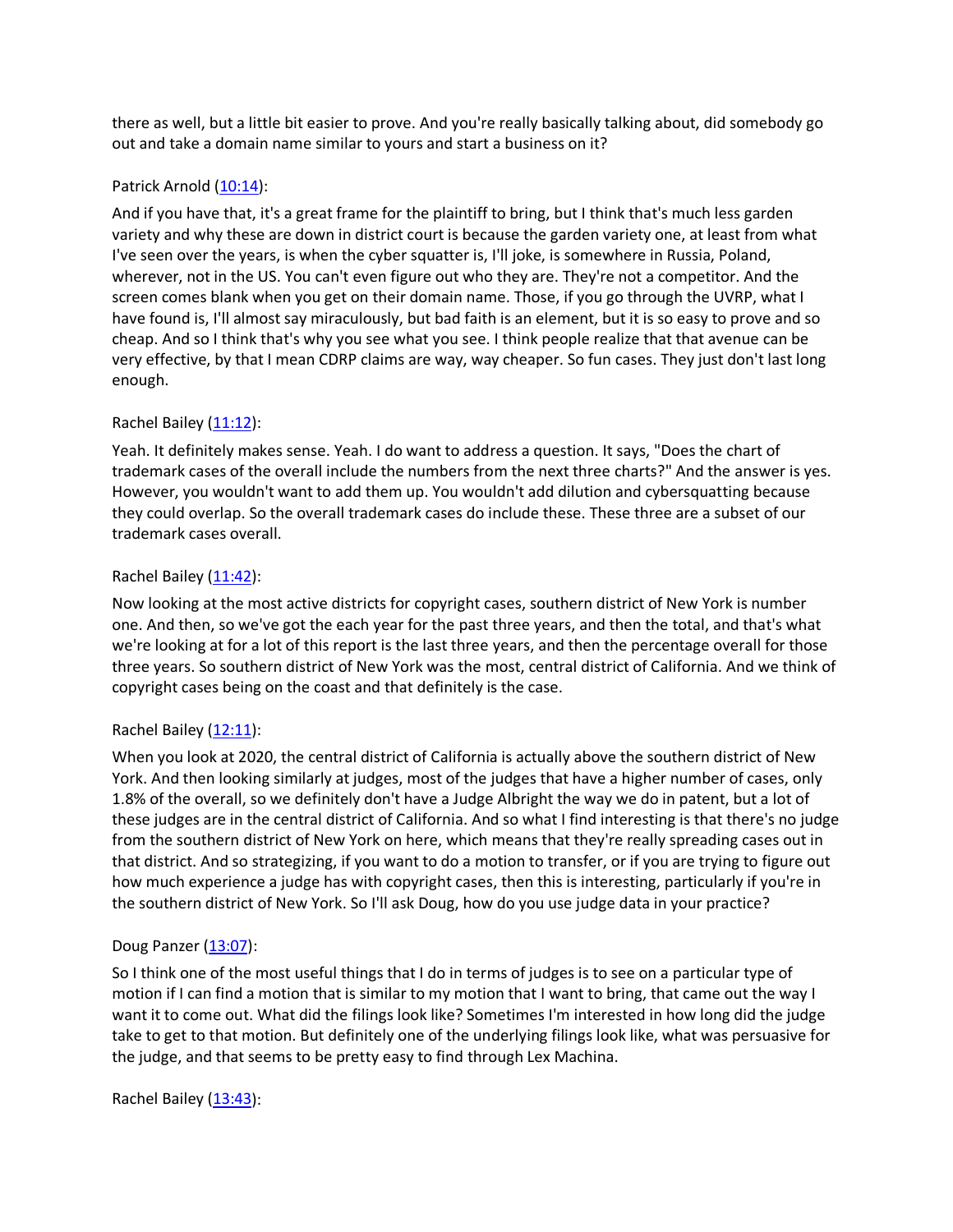Great. Looking At the trademark cases. northern district of Illinois is number one, and that is where patent is located, and then central district of California, and then it definitely is affected by mass counterfeiting cases, a lot of them are filed in the northern district of Illinois.

# Rachel Bailey [\(14:03\)](https://www.rev.com/transcript-editor/Edit?token=CAQYCWVAWYefzG2l4dMcKdxVimqM1wu52HMc9BMxtU9B28fiC0G5WcV5ljvbPk4IuS1BC7HOkbf6-PNEtUvMhhp58Zc&loadFrom=DocumentDeeplink&ts=843):

And then the judges for trademark are interesting. Judge Poster in the northern district of Ohio actually has an MDAL that has a lot of false advertising claims under the Lanham Act involving the opioid crisis. And so that's one related multi-district litigation that's counted many times. Judge Snyder on this list was also on the copyright list from the southern district of California. And then we see many judges from the northern district of Illinois. So I'll ask Pat, could you tell us a little bit about your experience in the northern district of Illinois?

# Patrick Arnold [\(14:40\)](https://www.rev.com/transcript-editor/Edit?token=g0cgojqeuH1GF3cAoJac0Qm4-IabZH_LqxgLvBbjBMfB7sCKF3Lonx5ZIMcrrLeMa5dwWjcbA4uvKHI75ibBJ7AJ7h8&loadFrom=DocumentDeeplink&ts=880.2):

Well sure. I'll make a plug, it's a great district, but maybe that's just I'm biased. But when I look at this data what sort of stands out to me having that somewhat of an old timer here and then in this court, more than other courts in the land, is that often... Put it this way. There's oftentimes we smile, about it in IP, but there's an old sort of bias that the judges kind of wince when they found I'll start with patent. They had a patent case, and you can see the grimace on their face when you step into court for the first time because there was a patent case.

# Patrick Arnold [\(15:17\)](https://www.rev.com/transcript-editor/Edit?token=UKGubcmVvno29blgalB90iJ_Gu_pZEKEpi19QdTAokMQ2VKg2WGt4BAHehfrcY-jySA7NX6xEH5y3HFVvIiza4xR9yE&loadFrom=DocumentDeeplink&ts=917.85):

Now that's changed a bit here because now there are judges that agree to do it. But the reason I mention that is that I often have found that a lot of judges and lawyers, and understandably so, lump trademark in with patent as something, "Boy, we don't want to touch." And while that is obviously a statement, that's just on one polar end. When I look at the judges that are active, if I smile because from pretty much each one in the northern district of Illinois is one of our newer judges, maybe a few years on the bench or so, and that's because what happens, right? The people who've been around a while say, "Here, you take this case." So that's what I see.

# Patrick Arnold [\(16:00\)](https://www.rev.com/transcript-editor/Edit?token=QM8CcCOe1svE1e-ajvKw9M4-a7xKh7Lu1epbquh4Pm_50RMLgZi1irO0mZDPKDNd2oB45q7kUj7SFbUUVILdTB4pwRo&loadFrom=DocumentDeeplink&ts=960.99):

Having said that each of the judges in the northern district...

### Patrick Arnold [\(16:03\)](https://www.rev.com/transcript-editor/Edit?token=QWuaIzYmO6W5Qyo0odCs2c4wcO1g6AnvZniz135rLvUt7XoVUxXlNj46rnF6CD7ArcliscOzKhyAd8VPB4DbTVbIoWo&loadFrom=DocumentDeeplink&ts=963.181):

That's what I see. Having said that, each of these judges in the Northern District has a very good reputation and it's good to be before any of them. Does that answer your question enough?

### Rachel Bailey [\(16:13\)](https://www.rev.com/transcript-editor/Edit?token=ds6Wmrli-hg8fliNBZ37qJGnIdCMXIcOq54ndadKSc5daj-51Y3plNYxu18RAGhRxn_ATTUrL6NQzgZ_WIZLtBavLXk&loadFrom=DocumentDeeplink&ts=973.49):

Yep. I definitely think that's interesting. If you've got a newer judge, then you want to see their record. And the other thing is that there's so many mass counterfeiting cases in this district, you can check and see how many of these judges, whether they have trademark experience with mass counterfeiting specifically, which is the same thing over and over, or if they've seen something else, you definitely want to check their record. Now we're looking at plaintiffs for copyright cases filed in the last three years. So, again, this is similar, but we've got the number of districts where this plaintiff is located. Some fun stuff with the plaintiffs. So these plaintiffs, Strike 3 and Malibu Media, are filing file sharing cases. And it's film companies who filed these cases, but these two are adult film companies. And a lot of times they just want you to settle up before your IP address is revealed. So those cases have gone down, we can see in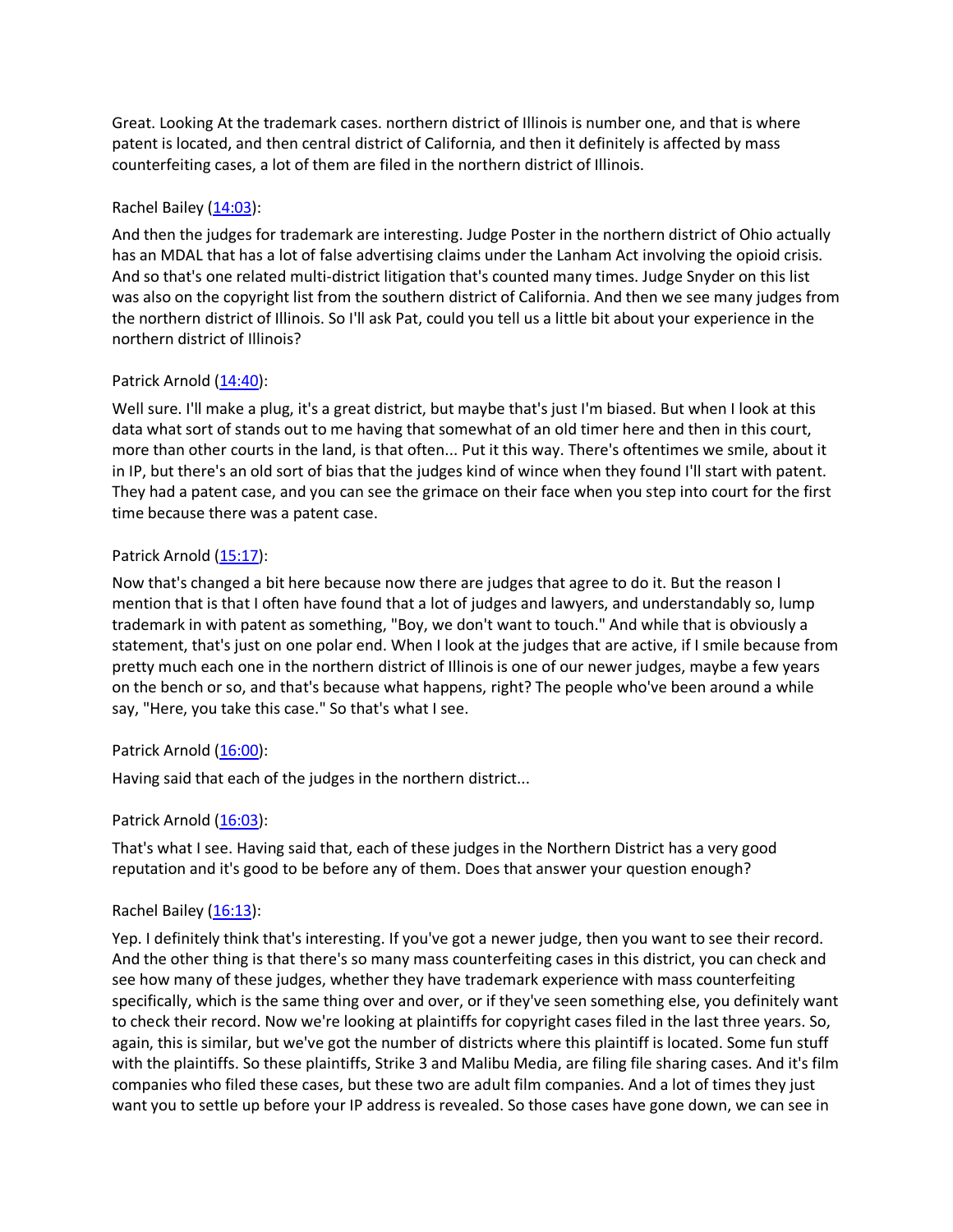the last three years, but I will say that they are back up again in 2021. Over 700 cases have already been filed.

# Rachel Bailey [\(17:27\)](https://www.rev.com/transcript-editor/Edit?token=9vZXCo-s80l5uyf0weOyaJngJ51yJT2f0iquL5378WZZJxpecwV2J0WJ6CxBtk2NRJqSieB5Tu0TMrhZ2WCD8bSZgZw&loadFrom=DocumentDeeplink&ts=1047.22):

And then some other names on this group, they file against restaurants and bars for unauthorized public plays of music or sporting events and things like that. And then the top law firms representing, that's going to mirror a little bit because Fox Rothschild is on this list for all of the file sharing cases, which they had a partner who was doing those cases in 2018 and he left to form his own law firm, which is actually on the list down here. And so those are for file showing cases. And then a lot of people have probably heard about the Liebowitz Law Firm, which has been in the news a little bit. So they file mostly on behalf of photographers against media companies for using photographs. And Mr. Richard Liebowitz was actually suspended, so their cases are down. Although the law firm has continued to file under other attorney names. And then for trademark cases, Sream and Roor, they are on a lot of the same cases, and that is a brand, Roor, is also their trademark.

# Rachel Bailey [\(18:46\)](https://www.rev.com/transcript-editor/Edit?token=ekgSEMqaeTPq7-WUdyoNP32_iwyqht8_2PZdlxzvuNeZGHk9CsEKKQI8LUcLBiwuLTc6d4SlxUCKwKTxPbE2WCJ5nlM&loadFrom=DocumentDeeplink&ts=1126.29):

That is a brand that they file against a lot of convenience stores and gas stations for selling counterfeit glass water pipes for tobacco usage. So interesting stuff going on with the parties here. Lastly, I'll mention there's a lot of individuals on this list and those are models or well-known women who sue restaurants and gentleman's clubs who are using their name or their likeness in order to make it seem like they work there or something like that. That seems like a right of publicity issue, but they do include a lot of [inaudible 00:19:20] claims in those cases specifically. And likewise, the law firms representing those folks are mass counterfeiting. Greer, Burns & Crain file a lot of mass counterfeiting cases. Kohrman Jackson & Krantz, they do NOCO, which is a battery company, which is on the parties list. So we're seeing these things are parallel. So I want to throw it to the panelists. Doug, does anything on here surprise you?

### Doug Panzer [\(19:51\)](https://www.rev.com/transcript-editor/Edit?token=0-rJu3wWEP4qz-WbgQmRSKuCU55SWfXBe27H56iLZl0gyrfYTzgSTfvEhvSB21kHdjys06jTYwo-kSw7yVihuWrmaVg&loadFrom=DocumentDeeplink&ts=1191.13):

Well, I mean, I think the very noticeable stat was one that we talked about in preparing for this, is the zero filings by one of the file sharing plaintiffs in the copyright cases. And I wonder if that was a business decision in terms of deciding that that's not going to be their practice anymore, the recording industry companies moved away from that after several years of the Napster cases and things like that, or if it was just a matter of saying with the courts shut down because of COVID, there's not much pressure there. Nothing's going to move to the courts anytime soon. I mean, these people would potentially still have their names in public filing, so you've got the embarrassment factor, but I guess it would be interesting to see if Malibu is in those 700 cases that you mentioned that have come out this year.

### Doug Panzer [\(20:46\)](https://www.rev.com/transcript-editor/Edit?token=KREYGehK6B22e5LHqwKvFE9_Usu1vbYXShbWzBxTRsjXff20SjfY1Qhj_vtZh2ZVVNw-9ykYw3NvzEUyRXQkfMXaKMI&loadFrom=DocumentDeeplink&ts=1246.19):

But I think other than that, it seems like you have that double-sided coin, like we talked about, with the trademark cases in general, which is everybody's busy and businesses are going after the things that really need to be gone after, but at the same time, when you've got courts that weren't really moving in many districts for six, seven, eight months, it probably weighed on people's decision as to whether to file at all, plus the potential cashflow implications.

### Rachel Bailey [\(21:19\)](https://www.rev.com/transcript-editor/Edit?token=FqigpRRgBdkO_72cP_Lmp1AFU-TL_s8fsL1zRr6IVM7pHYOOQG3wGqi48In8Jns7oP2GA79qo8MmzOT6NtwR0UrL-Cc&loadFrom=DocumentDeeplink&ts=1279.01):

For sure. Pat, I don't know if you want to add anything here.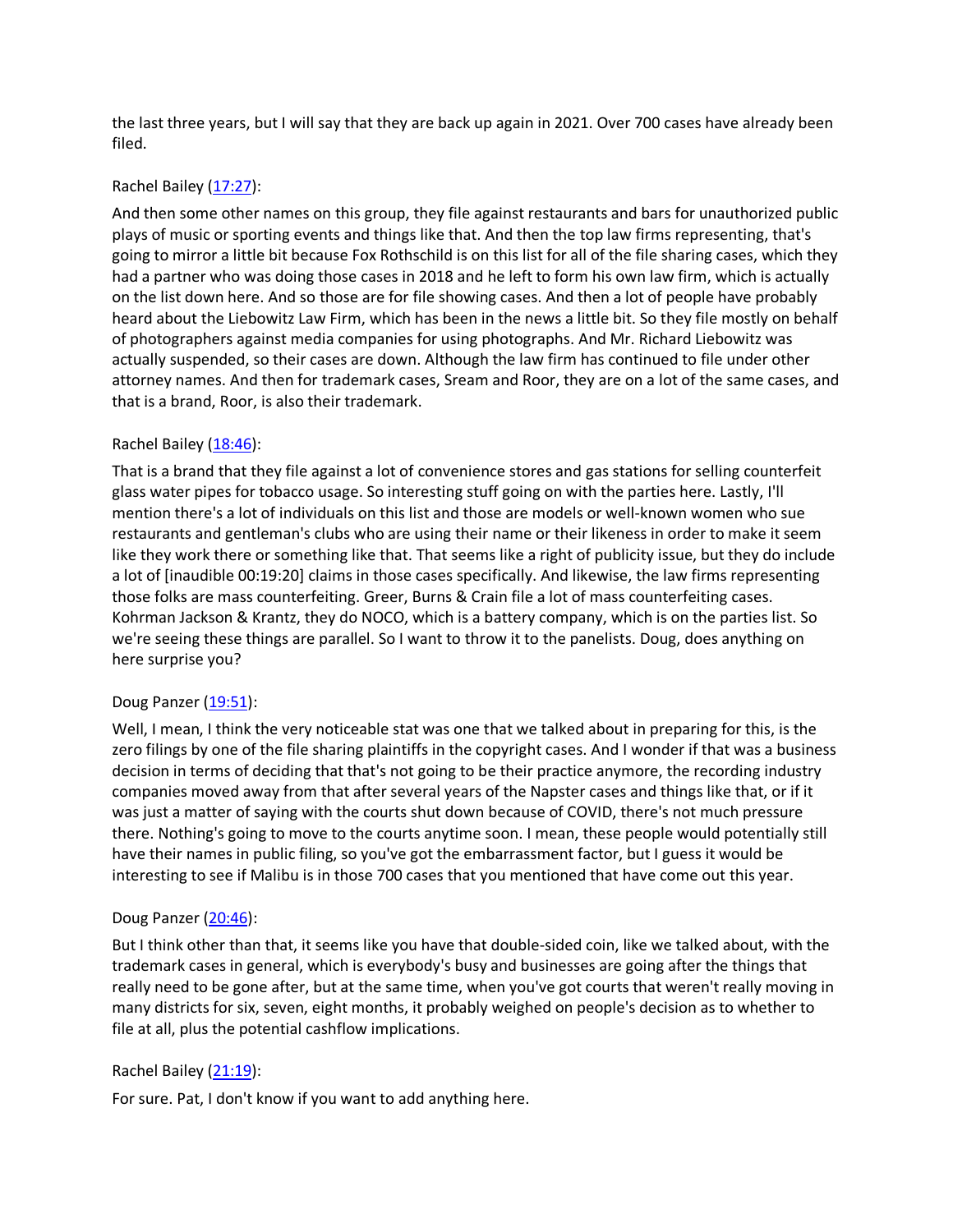### Patrick Arnold [\(21:24\)](https://www.rev.com/transcript-editor/Edit?token=LZdE3H_JpgBCUAHF3CHnnqxMvu-YOO-y6pCPpaYNKPpQdXJwl21kywET36yJ5vmGpDqeueqpFa5R_sWLAtdo4WEqEdg&loadFrom=DocumentDeeplink&ts=1284.03):

No, I think that I was fascinated by with what Doug said there about whether that was a conscious decision by, I guess we'll say, the film industry. That might've been pandemic related and we'll see. Interesting.

### Rachel Bailey [\(21:43\)](https://www.rev.com/transcript-editor/Edit?token=WvzQQ8lfe2KA7LIHPKYlrH90pJvGfoC9Rsil0AcHr7z1U2SsoEzgKeRYbExuo8GmQeCuMTCFb3NDsqq3DGbHrevzHSU&loadFrom=DocumentDeeplink&ts=1303.15):

For sure. Now this is a complicated diagram, but I'm going to point out a few things and I hope that you dig into the report. So these are case resolutions, so it's how the case ended for copyright cases terminating in the last three years. On the right hand side, we've got settlements and procedural resolutions. And so for copyright cases in the last three years, 82% settled. And then on the left hand side here, I like to point out the decisions on the merit. So these are judgements on the pleading, summary judgment, and copyright. Summary judgment is actually pretty even. So we've got claimant wins and claim defendant wins. Summary judgment, 83 cases ended on summary judgment in favor of the claimant. 85 summary judgment ended in favor of the claim defendant. Trials, a lot more climate wins, 58 to 13. Trademark looks a little bit different.

### Rachel Bailey [\(22:43\)](https://www.rev.com/transcript-editor/Edit?token=NBBETrhe0g7MC3438y-vQ-AqSjwMxKaTDS8d3HElpmnX3bUT3MaK56KW46lkho2goCVdpW8oKwxdoowoPRY4GC75OY0&loadFrom=DocumentDeeplink&ts=1363.58):

So, again, similar diagram, but the likely settlements are only 56% in the trademark copyright area. That's a long ways from when you say 99% of cases settle if you're working in trademark. Default judgments are way up. So there's a ton of default judgments in these trademark cases, partly because of the mass counterfeiting cases, partly because of the nature of the parties in these cases. And then looking at the merits, it's a little less even. Summary judgment, for example, claimant wins, 118 cases. Claim defendant wins on summary judgment was 154 cases. So claim defendants are wanting a little bit more trademark cases in summary judgment, but trial claimants are winning on trial. So I know this is a ton of information and I'll let you dig in, but I do want to see if, Pat, does this follow with what you see in your practice?

### Patrick Arnold [\(23:45\)](https://www.rev.com/transcript-editor/Edit?token=VSrcBs5woL6qD08SV0GBocpFFsiE1aMPMB-yy89TJtxVlD9KVZheKHmEBmCldYbm4CTE086tYfEas3L-tci_g5UqEFc&loadFrom=DocumentDeeplink&ts=1425.64):

This slide, I would say, this set of data is interesting to me from two perspectives. One, the 56% of cases settling, I would say feels low to me. I'm not questioning your data at all. I mean, your data is awesome and should be used by everybody, but-

#### Patrick Arnold [\(24:03\)](https://www.rev.com/transcript-editor/Edit?token=X3q1fKUfW51C_OMtAlglOO39j_kMA6w1w4jzjEB1rf3arReioSRV1aBsol2pGhLEhHYr0pxdJOohs1DFhZFtZhMRk_I&loadFrom=DocumentDeeplink&ts=1443.8):

Data at all. I mean, your data is awesome and should be used by everybody. But that seems low to me in terms of my practice. It is true that trademark cases, if you think about it, you can make them relatively simple. And maybe that's one of the reasons people hang on longer and just try them or have somebody judge them. But that seems low to me in terms of my practice. The other thing that stands out to me is the summary judgment in favor of a claimant. We would expect it to be lower than the reverse, summary judgment in favor of the non-claimant, which is what we see here. But 118 is a fair amount, it seems to me, of claimants that actually receive summary judgment of likelihood and confusion. And I look at this and say, typically I would...

#### Patrick Arnold [\(24:55\)](https://www.rev.com/transcript-editor/Edit?token=Zf0ir4Y8JNiO0Gb-rWs9vC50azFtASpPAb5rLmqYViOCHKLP3hVov6sbvfJzY1chS07nlLgdFa-HWxz9gfQVnYIXfIQ&loadFrom=DocumentDeeplink&ts=1495.86):

Put it this way. There's a little hesitancy for summary judgment to bring that for trademark cases, because think about the standard, likely the confusion is so subjective and everything else. But I think a lot of judges would say to themselves, "Well, I can look at those factors. I can tell you if the marks are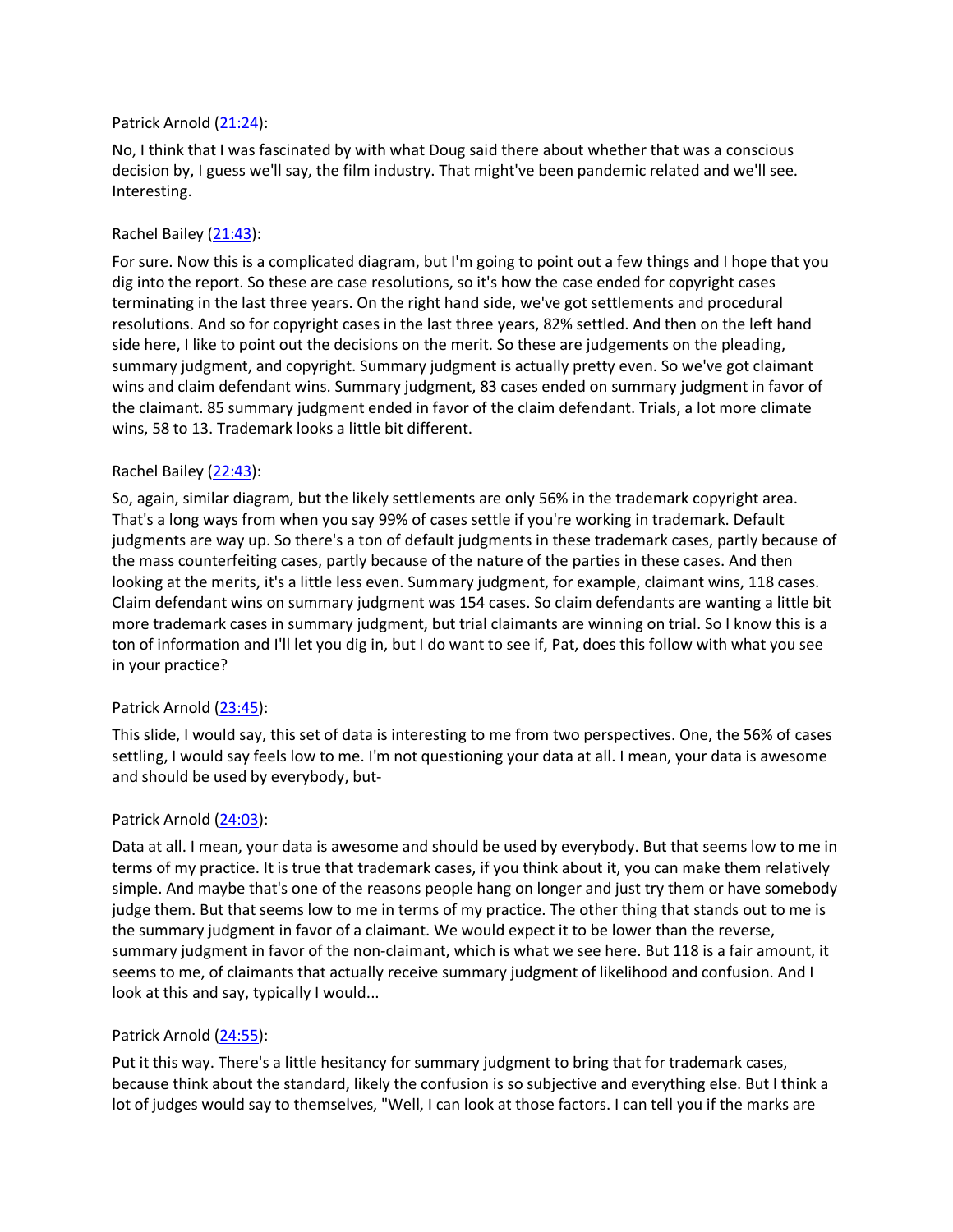similar or not." And I think that's actually relatively encouraging from an economic standpoint for the client. So that's what I see.

# Doug Panzer [\(25:20\)](https://www.rev.com/transcript-editor/Edit?token=mrJ4j3md3S-XglUdg99evOgmVB4BfzM61oB50QwjzuuDvTwc5h1nFKm5Jy1kljBrbM0JTDUsRPeFxqsWt0xm2ETXdRg&loadFrom=DocumentDeeplink&ts=1520.24):

I think that's a great point on the summary judgment versus trial on likelihood of confusion questions, because it looks like from those numbers, judges are happy to say at summary judgment, "There's no way a jury can find a likelihood of confusion here." But they're not willing to say there is a likelihood of confusion. But if you look at the trial numbers, juries very frequently, when the case gets that far, look like they're saying, "Yeah, there definitely is a likelihood is confusion."

# Patrick Arnold [\(25:48\)](https://www.rev.com/transcript-editor/Edit?token=Rq4X_kiELc4ArNxCchq6RpEOdfG6uef7xgVmP6XqHpImVoFeLH-cN-tZD40HXAySlOJtsRsXASmD9vsJJE7oinSKjts&loadFrom=DocumentDeeplink&ts=1548.09):

Yeah, it definitely reverses. But I even think the 118 where the judges are saying it is kind of intriguing.

# Rachel Bailey [\(25:57\)](https://www.rev.com/transcript-editor/Edit?token=RuAWBZRb96BMtWGpfEfr87QZDw46tLYToglNeU0l81Vc8-BNcJR7qhm0vqd8ZtE1nIVVziRqi8FtnxiS7cwRLl77cdI&loadFrom=DocumentDeeplink&ts=1557.54):

Yeah. The trials do include bench trials, as well, to find your effects. So yes. And this presentation, we're coming close on our time. I have one last thing, but it doesn't include findings. So if you're into this, then you can go even deeper in the report in the findings section.

# Rachel Bailey [\(26:16\)](https://www.rev.com/transcript-editor/Edit?token=ocr_y6JQSONSiHEJXY7SC-UatPwaLDS9xEBq8nkOn-WNVrnbJvoE1JtSijQilfjARtnviNqf0fMuFA7IuqketDpdJTw&loadFrom=DocumentDeeplink&ts=1576.96):

The last thing I'll mention quickly about damages. So there's this big chart with all kinds of different damages and where they're awarded. I just want to point out in both these practice areas, statutory damages are the highest, and there's just a massive amount of default judgment. So here we got 3.3 million, almost 3.4 million copyright statutory damages in the last three years. Excuse me, 2.3 billion, not million, billion, were on default. Similar for trademark, got 5.3 billion, and almost 5 billion of that is default.

### Rachel Bailey [\(26:55\)](https://www.rev.com/transcript-editor/Edit?token=Xczwt4j1IGTjJkIOwnziptM9LA1iImuGa-qSlU4qpo1nt2LYT-vAWzu11XjGimC9kWD7OeUEaoCVBtWx99J-NFnhEhw&loadFrom=DocumentDeeplink&ts=1615.75):

And then the mass counterfeiting cases are not actually in these numbers because they're per defendant. And so they're in calculable. And so they are in the Lex Machina system, but they're not sort of calculated into the totals because we don't know how many defendants they're actually against at times. And so the amount of default damages in trademark cases is just massive. It's massive. Throw it to the panelists. Doug, how do you use damages information in your practice?

### Doug Panzer [\(27:32\)](https://www.rev.com/transcript-editor/Edit?token=_gqa7cYR4gEH344y3oCWDryJBSqp_H8OBpB5yxCL27vgqt7lF8S_aug-LBggjX4-4AI-qm1IMueQn0xdWdR21OF0m9I&loadFrom=DocumentDeeplink&ts=1652.65):

Well, I mean, I think you need to look at it in terms of, at the very outset, is the case worth bringing? And then throughout the proceedings, how are you going to use it in terms of potential settlement, negotiation, or willingness to settle it all? Whether you're going to reveal any of that data to the other side is a whole separate question. But I think at that those two points is really where it factors in. And that first one, "Am I going to bring the case at all?" is definitely an important question. Is it worth it?

### Rachel Bailey [\(28:06\)](https://www.rev.com/transcript-editor/Edit?token=l3mNH2VS6rk8_3UIcE9-G7AK8DgnP-I57WbtX3marDZ9lRXyXWEO25uK4oFZ9wv0tIFpsU6-vfKasfGY2SMOAnxRuFs&loadFrom=DocumentDeeplink&ts=1686.26):

For sure. Well, we will send it to a Q and A. But I appreciate everyone's time. Neil if you want to-